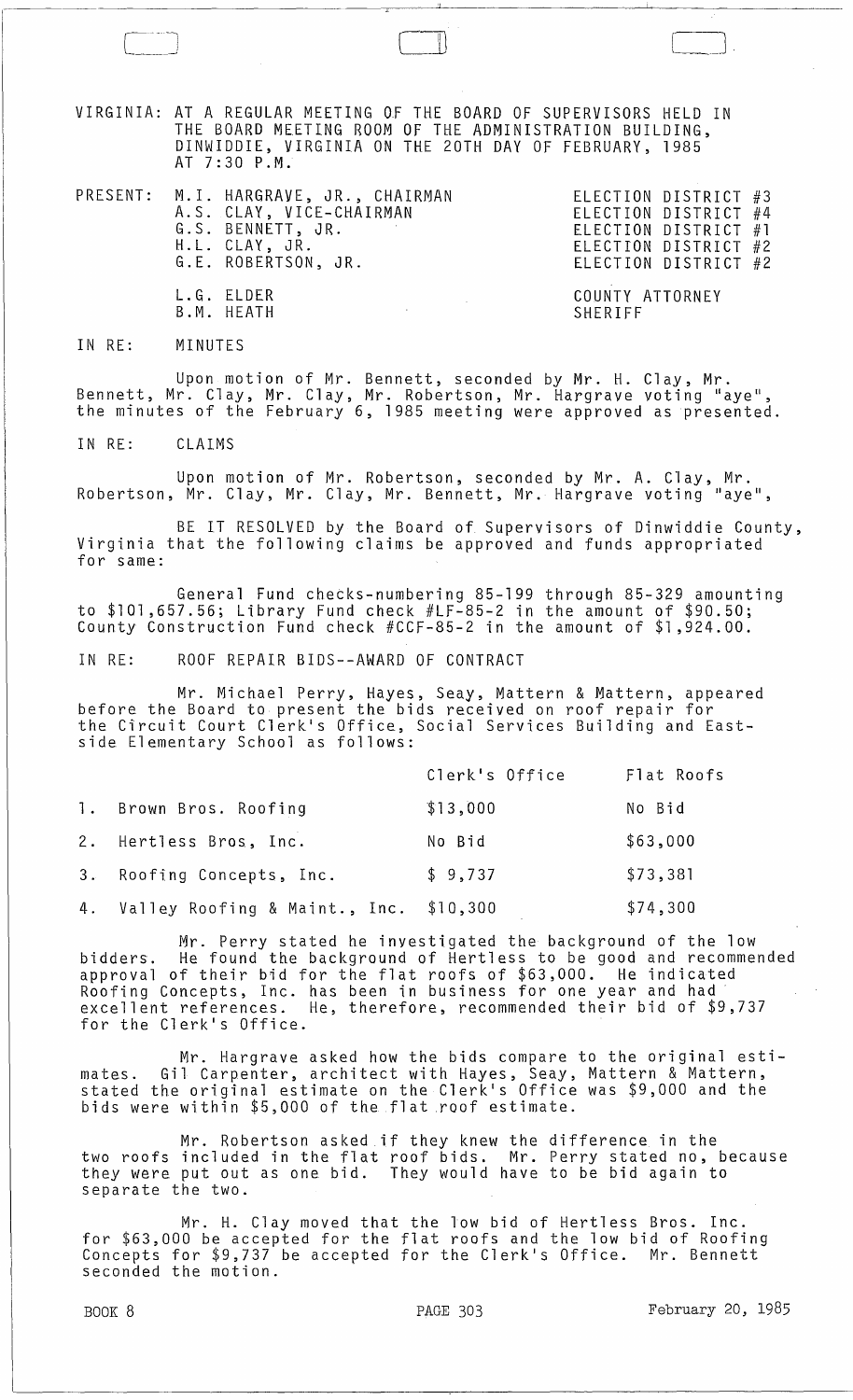Mr. Robertson stated that he felt a need for clarification on a legal issue in Executive Session before voting. The County Attorney stated the Board could *move* into Executive Session while another motion was on the floor.

Upon motion of Mr. Robertson, seconded by Mr. A. Clay, Mr. Robertson, Mr. Clay, Mr. Clay, Mr. Bennett, Mr. Hargrave voting "aye", pursuant to Sec. 2.1-344 (6) of the Virginia Freedom of Information Act, the Board moved into Executive Session at 7:43 P.M. to discuss legal matters. The meeting reconvened into Open Session at 7:50 P.M.

Mr. Robertson, Mr. Bennett, Mr. Clay, Mr. Clay, Mr. Hargrave voting "aye", the contract for repair of the flat roofs, Social Services Building and Eastside Elementary School, was awarded to Hertless Bros. for \$63,000 and the contract for the Clerkls Office roof repair was awarded to Roofing Concepts, Inc. for \$9,737.00.

IN RE: PUBLIC HEARING--C-85-1--CONDITIONAL USE PERMIT FOR BRAD MATTHEWS

This being the time and place as advertised in the Progress-Index on Wednesday, February 6, 1985 and Wednesday, February 13, 1985 for the Board of Supervisors to conduct a public hearing to consider for approval a conditional use permit submitted by R. Brad Matthews seeking to establish a vehicle salvage yard on approximately 20 acres designated by the tax maps as Section 30, Parcel 59. Said parcel is located on the north side of Route 613, east of 1-85.

Mr. W.C. Scheid, Director of Planning, reviewed the material with the Board. The Planning Commission recommended approval at their February 13, 1985 meeting with the following conditions:

1. A minimum buffer of fifty (50') feet shall be maintained around the entire property with the exception of the frontage along Route 613 which shall have a minimum buffer of 75 feet. Said buffer shall retain natural growth or be replaced by adequate plantings of evergreen trees.

2. The vehicles stored on the premises must not be visible from any public road. If necessary, a fence shall be erected which shall screen the vehicle storage from public view.

Mr. Scheid stated that the actual acreage is 26 acres. He added that the Planning Commission was very concerned about visibility of the site to the travelling public.

The applicants, R. Brad Matthews and Steve Lunsford, were present along with the real estate agent, Mr. George Robinson, who represented the landowner, M. Greenway Harrison.

Mr. Hargrave asked if there is an endorsement from the landowner. Mr. Scheid stated Mr. Robinson is the real estate agent and he felt the law allows the agent to act for the landowner on a conditional use permit. The County Attorney indicated this is allowable.

The applicants, R. Brad Matthews and Steve Lunsford, appeared in support of their rezoning request.

Mr. James F. Hubbard, representing Eastern Motel Brokers, appeared in opposition. Mr. Hubbard stated his firm owns property on the opposite side of Rt. 613 and were looking at it for the possible location of a warehouse for industrial purposes. He did not feel he would pursue it, however, if a salvage yard is allowed on the property opposite him. He felt if the Board allows the salvage yard, perty opposite find. He fort if<br>it will come back to haunt them.

Mr. Robertson asked Mr. Hubbard how the salvage yard would affect the use of his property with the establishment of a buffer zone.

Mr. Hubbard indicated that he felt a buffer zone is worthless. It usually becomes a collection area for junk.

 $\sim$   $^{-1}$ 

 $\tau = \tau \omega$ 

 $\hat{z}$  is  $\hat{z}$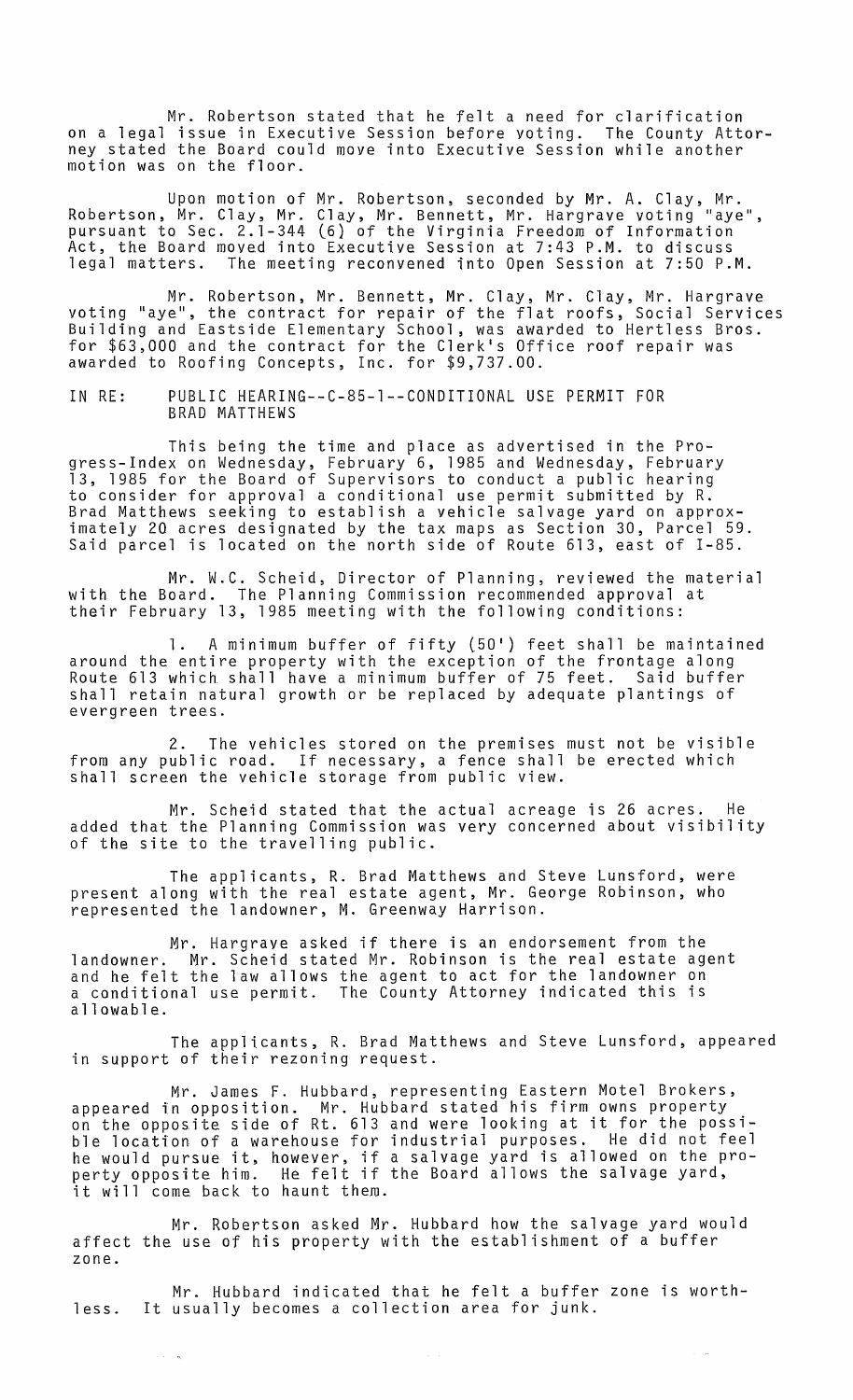Mr. Matthews stated they intended to plant evergreens in the buffer area. Mr. Lunsford stated they would start their work in the back because they realized it will take time for the evergreens to grow. He added the property is already zoned for a salvage yard<br>and there is a need in the County.

il) l

Mr. A. Clay stated he had been concerned about it not being visible from 1-85.

Mr. Robertson asked Mr. Scheid for his comments·on the buffer zone not working.

Mr. Scheid stated he was not that familiar with those of a commercial nature.

Mr. Robertson then asked how the buffer zone would be enforced. Mr. Scheid stated the applicants would be notified of a violation and given time to comply. If not, the permit would be revoked and operations<br>ceased.

Mr. Robertson asked Mr. Scheid if he would take literally<br>the applicant's statement of "cannot be seen from the public road". Mr. Scheid indicated he would because of the way the terrain lies. It goes down, and the cars would be stored on the low ground. He added that screening is the key.

Mr. Hargrave asked if there was any discussion of a time limit on the permit for review of the conditions. Mr. Scheid stated there was no discussion. The Planning Commission felt if it was properly enforced, there would be no need for review. -

Mr. Lunsford stated the permit only allows 500 cars. That can be done on two acres. The other part will be adequately screened. Mr. Hubbard asked if the Board could restrict the activity to two acres.

Mr. Lunsford stated they bring in the cars, strip them and crush them. They will only clear land-as it.is.needed~

Upon motion of Mr. Robertson, seconded by Mr. H. Clay, Mr. Robertson, Mr. Clay, Mr. Clay, Mr. Bennett, Mr. Hargrave voting "aye", the request of Mr. R. Brad Matthews for a conditional use permit to establish a vehicle salvage yard was approved with the following conditions:

1. A minimum buffer of fifty (50') feet shall be maintained around the entire property with the exception of the frontage along Route 613 which shall have a minimum buffer of 75 feet. Said buffer shall retain natural growth or be replaced by adequate plantings of evergreen trees.

2, The vehicles·stored on the premises must not·be visible from any public road. If necessary, a fence shall be erected which shall screen the vehicle storage from public view.

IN RE: FIRST SERGEANT RALPH R. FIGGERS--VIRGINIA STATE POLICE

Sgt. Ralph Figgers, Va. State Police, representing the Counties of Dinwiddie, Amelia-and Nottoway, appeared before the Board to introduce himself and to offer his assistance whenever needed.

IN RE: RADIO COMMUNICATIONS TOWER--AWARD OF CONTRACT

As requested at the last meeting, Wendy Quesenberry, Administrative Assistant, appeared before,the Board to update the information on a new radio communications tower. She stated that the information on locating the tower at the Sheriffls Department had not changed--A Tower, \$26,955; B Tower, \$28;445. At that meeting, an alternative location at the School Bus Maintenance facility had been suggested. Mrs. Quesenberry outlined the following additional costs for that location: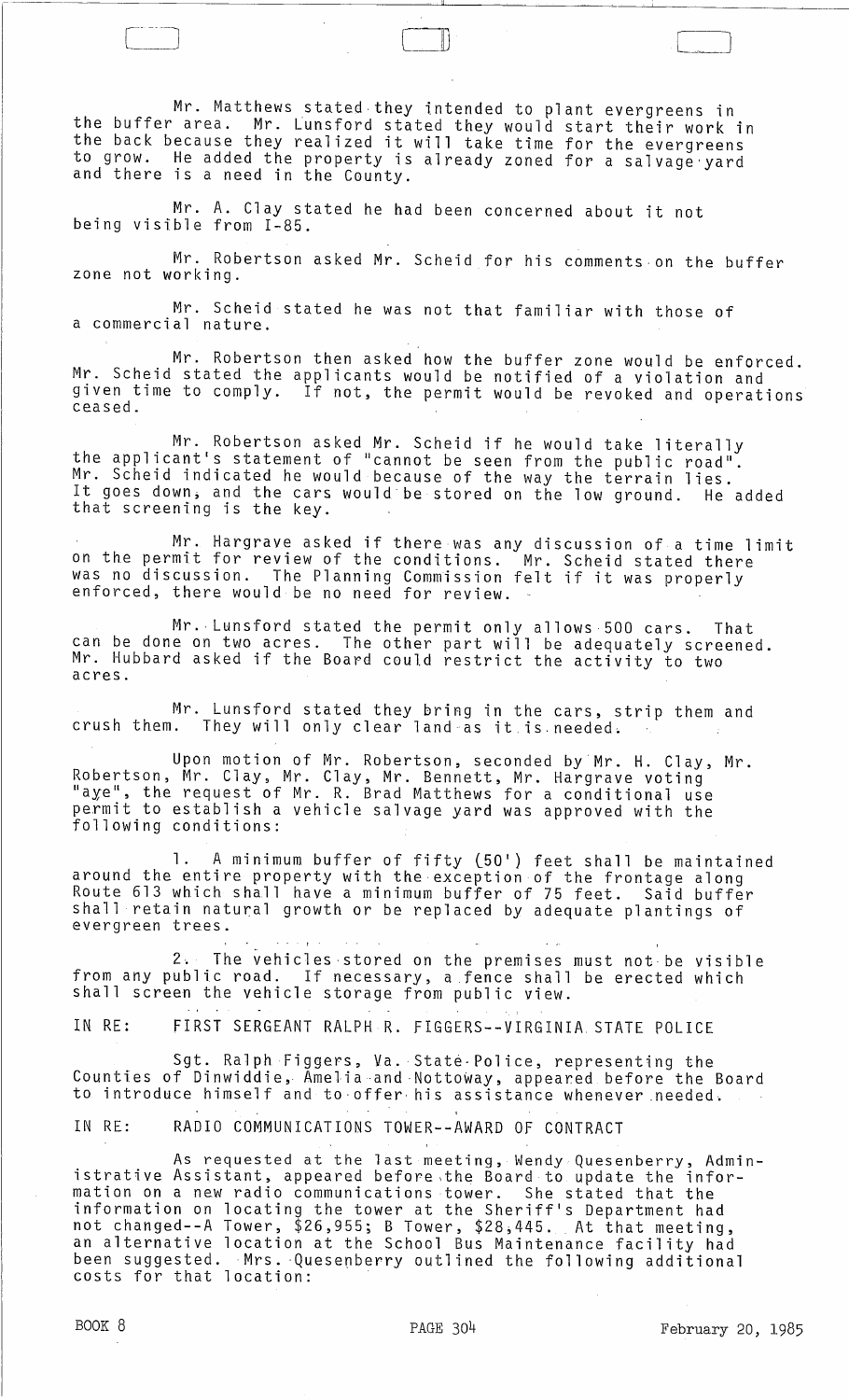1. Emergency generator - 10,000 kvw - Approx. \$7,000 15,000 kvw - Approx. \$8,000 2. Telephone circuits - 4 needed - Installation - \$72.10 each Monthly lease - \$20.50 each

Mrs. Quesenberry added that she recommended the telephone lines remote as a temporary measure only to allow the Board time to set aside funds to eventually switch to microwave. The cost of a microwave system, she stated could run anywhere from \$30,000 to \$50,000.

Ms. Carol Wade, Motorola representative, stated there would be no additional equipment cost from Motorola for the telephone remote. She also stated that other types of remoting back to the Sheriff's office were investigated, i.e. the 72 Mhz link and the UHF link but she would not recommend either one. Mr. Hargrave asked about the repeater system. Ms. Wade stated that would not be economically feasible because the whole radio system would have to be 'changed out.

Mr. Charlie Hawkins, C&P representative, was present to comment on the reliability of the telephone lines in the ground. He stated that in the past 13 months, there have been no major cable troubles. He stated he also investigated the office. He indicated the telphone company is changing out all the air core cable, and the office equipment is going to be replaced within the next 12 months.

Mrs. Quesenberry asked about the lines being underground. Mr. Hawkins stated they were underground from Rt. 611 to the Sheriff's office but overhead from 611 to the School Bus Garage. Mrs. Quesenberry stated they would then be susceptible to weather conditions and to someone digging,them up.

She then asked Mr. Warren Eib, Communications Officer with the Department of Emergency Services, to comment on the four possible sites and on the microwave alternative.

Mr. Eib briefly commented on the 72 Mhz link and the UHF link and why he would not recommend them to the Board. He stated that microwave was the best alternative, and he would recommend using leased telephone lines only to allow time to finance the microwave dish. He stated that federal and state agencies do not encourage environmentally insecure methods for public safety. He did not mean it as a reflection on the telephone lines. Another consideration is that the telephone company cannot reroute a radio transmit circuit like a regular telephone line and public safety cannot afford any down time.

Mr. Robertson asked if microwave was not vulnerable. Mr. Eib stated all methods are vulnerable but microwave is the best we know now.

As to the possible sites, Mr. Eib stated the trees on Site 1, south of of the jail to the rear, concerned him because of wind and lightning. Site 2~ up the hill on the South side, did not provide enough property. On site 3, the North side of the jail, there is a water line and also a sewer line from the old jail. Site 4, the School Bus maintenance facility, provides 50 more feet in elevation and is more central to the County. Also, it would proelevation and is more central to the County. Also, it would pro-<br>vide for expansion with the School Bus Maintenance use.

Mr. Eib added that with the microwave dish, an antenna would still be needed at the jail, probably 50' or 60' above ground to allow direct interception with the proposed tower site at the school bus maintenance facility.

Mr. Robertson asked if another tower would have to be erected at the Sheriff's office for microwave. Mr. Eib stated you would only take down those sections of the existing tower not needed.

Mr. Hargrave asked about the problems with leaving the base transmitter unattended at the School Bus Maintenance facility.

 $\omega_{\rm{eff}}$  and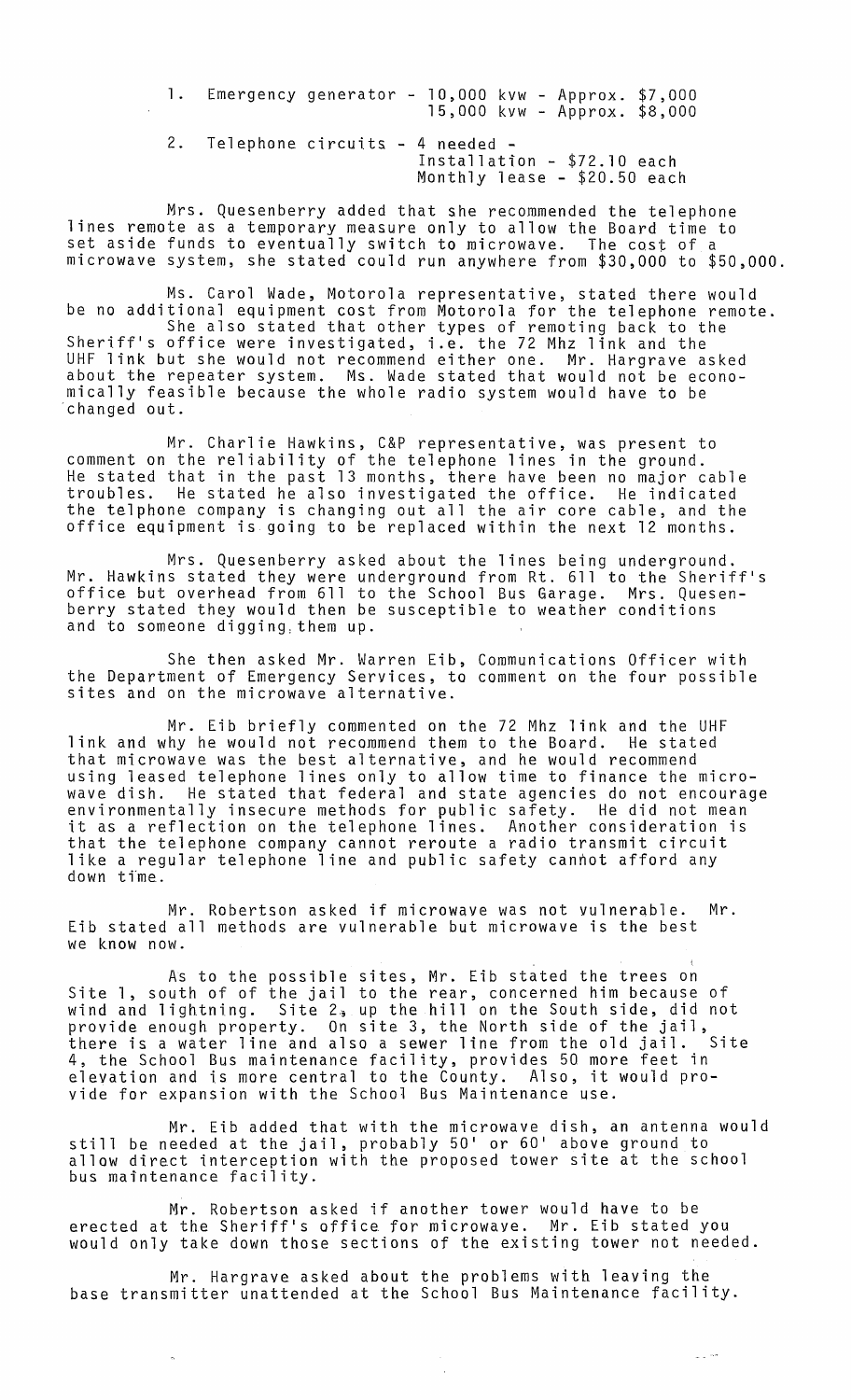Mr. Eib stated there were several in the state unattended.

Mr. A. Clay stated that this discussion had started out to be simple. He indicated he would rather see the tower located at the jail .

 $\mathbb{I}$   $\mathbb{L}$ 

Mr. Eib stated he Was not trying to sell the Board on anything. He just wanted to present the four alternatives. He stated he would recommend the B tower and he understood it would go on the Site 3 location to the North side of the jail. He recommended the B tower for future expansion.

Mr. Hargrave asked what additions there would be in the future to police, fire and rescue needs. Mr. Eib indicated general government services, i.e. dog warden, social services.

Mr. Robertson asked if those. uses could be located in the future at a tower at the School Bus Garage. Mr. Eib stated that. was a viable alternative.

Mr. Robertson asked if the A tower in the Site 1 location is adequate for the present use and could take one more antenna in<br>the future. Mr. Eib stated that was correct.  $Mr.$  Eib stated that was correct.

Mr. Robertson moved that the proposal for a Zone A tower from Motorola, Inc. be accepted to be located'in the Site 1 location which is to the rear of the jail on the south side. Mr. Bennett seconded the motion. Mr. Robertson, Mr. Bennett, Mr. A. Clay, Mr. Hargrave voted "aye". Mr. H. Clay abstained.

IN RE: SHERIFF--REQUEST FOR NEW TELEPHONE NUMBERS AND UPGRADING OF EQUIPMENT

Sheriff B.M. Heath appeared before the Board to request authorization to change the emergency telephone number and to upgrade his present telephone equipment. He stated that citizens usually and the Sheriff's office number, 469-7201, rather than the eart end shertly shortlee humber, 409-7201, Pacher chan the<br>emergency number and will find it busy because there is no ring-down feature. He proposed a new system, the Merlin system from AT&T, with a new number, 469-3755 that has 4 ring-down numbers. This new number would be used for everything. The regular telephone number, 469-7201 and the emergency number, 469-3715 will be retained but not published in case someone dials the old numbers by memory. Also they can be used for calling out.

Mr. Hargrave asked what the difference in cost would be. The County Administrator stated approximately \$71.00 per month.

The Board asked what the Sheriff needed at this time. He indicated he needed authorization to have the number changed now the cated he heeded authorization to have the humber changed now<br>to get it into the new telephone book printing. :He added he would also like to move along with the upgrading of the equipment. It was suggested the Board might like to secure other prices on the equipment. '

Upon motion of Mr. H. Clay, seconded by Mr. Robertson, Mr. Clay, Mr. Robertson, Mr. Clay, Mr. Bennett, Mr. Hargrave voting "aye", the Sheriff was authorized to proceed with the telephonenumber change to 469-3755 with 4 ring-down numbers.

IN RE: SOIL & WATER·CONSERVATION DISTRICT--AUTHORIZATION TO PARTICIPATE IN NEW-POSITION

A decision on participation in funding of an Urban Erosion Specialist·employed by the Appomattox River Soil & Water Conservation District was postponed at the last meeting.

The Board asked Mr. W.C. Scheid, Director of Planning, for his comments since he handles erosion and sedimentation control in the County now.

Mr. Scheid stated he felt a little awkward since no one was present from the Conservation district. He stated he did not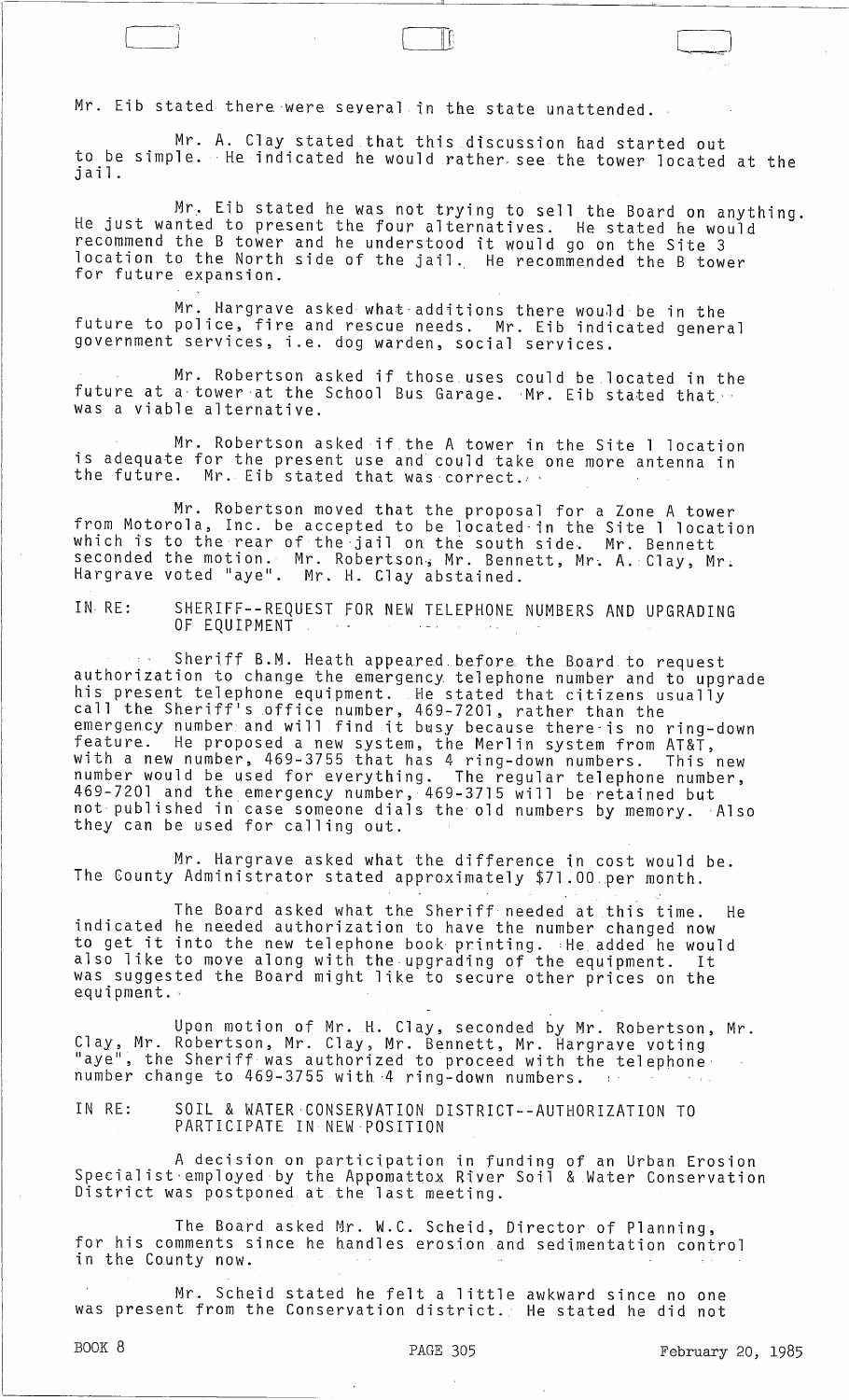want to oppose them but did have some question on the benefits derived as opposed to the system being used now. He didn't think the system<br>used now is terribly inadequate. He stated that he could not say it would not make an improvement to the system if one person did this strictly in four jurisdictions.if the individual was also given the power to enforce. He wouldn't hire a person only to review and inspect. He should also have enforcement powers, to include all follow-ups and going to court. He felt the Board has the authority to remove that hat from him and give it to someone else, including<br>the enforcement.

Mr. Bennett asked if the individual would accept it. Mr. Hargrave stated the action of the Board could be contingent upon that.

Mr. Hargrave stated he talked with Paul Myers, Chairman of the District, and he concluded two points from the conversation. One was that the opportunity is here now and may not be later, although the need might not be as great in Dinwiddie County now. The other point was that if the County accepts participation and is not satisfied, they can withdraw.

Mr. A. Clay stated he felt Dinwiddie County would be guaranteed 25%. If the individual was not working in subdivisions, he could help the Soil Conservation Service.

Mr. Hargrave stated he felt it was like a grant and the County could recover its \$2500. He.added that he·would like to see it contingent upon all four localities participating equally.

Mr. Bennett stated he was also concerned with getting locked into it. He questioned. the need right now. He added that he did not want to see the four localities fund 100% if the State drops out.

The County Administrator asked if the Countyls 25% use would be for whatever they needed. Mr. Hargrave stated he felt it could as be for whatever they heeded: Bir, hargrave stated he reft it<br>long as it was in the individual's line of work, i.e. soils.

Mr. Scheid stated the individual could be responsible for the entire Chapter l4A to include review, inspections and pursuing violations.

Upon motion of Mr. Robertson, seconded by Mr. A. Clay, Mr. Robertson, Mr. Clay, Mr. Clay, Mr. Bennett, Mr. Hargrave voting<br>"aye",

BE IT RESOLVED that the Board of Supervisors of Dinwiddie County agrees to participate in the funding of an Urban Erosion Specialist for the Appomattox River Soil & Water Conservation District contingent upon the following conditions:

That the County's funding participation run concurrent with the State's for a period of one year, and that consideration for renewal be based upon the Countyls understanding of the usefulness of the position and the need after one (1) yearls experience.

2. That the other three localities agree to participate equally.

3. That the duties of the individual in relation to the County and the enforcement of the Countyls soil ,erosion and sedimentation control ordinance be detailed to the agreement of the County Administrator and Director of Planning, with approval by the Board of Supervisors.

IN RE: POSTPONEMENT OF AWARD OF TRUCK BID--ANIMAL WARDEN

The award of a bid for a new truck for the Animal Warden was postponed pending the gathering of additional information.

IN RE: DINWIDDIE RESCUE SQUAD--SUPPORT OF THIRD VARIANCE REQUEST FOR EMERGENCY MEDICAL TECHNICIAN TRAINING

Upon motion of Mr. H. Clay, seconded by Mr. A. Clay, Mr. Clay, Mr. Clay, Mr. Bennett, Mr. Robertson, Mr. Hargrave voting lIaye tl , the following resolution was adopted: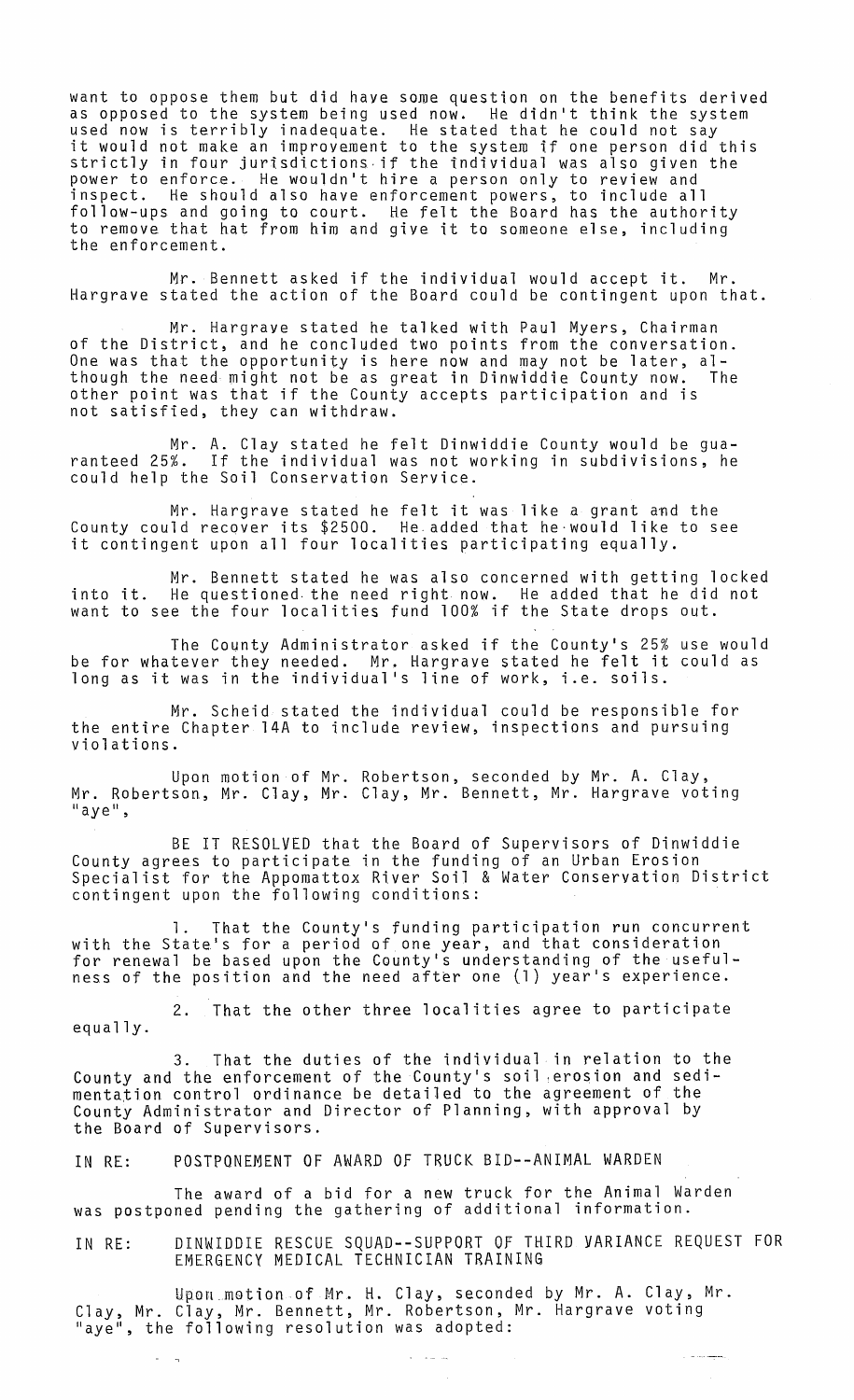WHEREAS, the State Health Department, through the Emergency Medical Services Agency, promulgated rules and regulations effective March 1, 1983 governing emergency medical services throughout the State; and

III

WHEREAS, Sec. 5.02 sets forth the minimum EMS vehicle personnel requirements which state that the attendant-in-charge shall be a certified Emergency Medical Technician or an equivalent approved by the Commissioner; and

WHEREAS, the Dinwiddie County Ambulance and Rescue Squad was granted a one-year variance in January of 1983 to complete the Emergency Medical Technician training requirements by March 1, 1984 and was granted a second variance ending March 1, 1985; and

WHEREAS, the Dinwiddie Rescue Squad has worked towards compliance by training its own instructors, but has been unable to meet the percentage requirements for Emergency Medical Technician trained personnel for both day and night duty; and

WHEREAS, the Dinwiddie Rescue Squad is beginning a new course, taught by Dinwiddie Rescue personnel, on February 26, 1985, which will end December 1, 1985; and

WHEREAS, as a result of this course, approximately 15 additional people will be certified towards meeting the requirements 'of the Emergency Medical Technician training, bringing the total to 80%; and

WHEREAS, because this course is being taught by Dinwiddie Rescue Squad personnel and will not begin until February 26, the Rescue Squad will be unable to meet the March 1, 1985 deadline; and

WHEREAS, the Dinwiddie Rescue Squad is, therefore, requesting a third variance for meeting the EMT training requirements until the end of this course, December 1, 1985;

NOW THEREFORE BE IT RESOLVED that the Board of Supervisors of Dinwiddie County, Virginia supports the Dinwiddie Rescue Squad's request and urges the State Health Commissioner to grant a third variance for Emergency Medical Technician, training, ending December 1, 1985.

IN RE: REAPPOINTMENT--PETERSBURG--DINWIDDIE COUNTY AIRPORT & INDUSTRIAL AUTHORITY

Upon motion of Mr. Robertson, seconded by Mr. A. Clay, Mr. Robertson, Mr. Clay, Mr. Clay, Mr. Bennett, Mr. Hargrave voting "aye", Mr. W.C. Scheid was reappointed to the Petersburg-Dinwiddie County Airport & Industrial Authority, term expiring January.31, 1988.

IN RE: ROCHESTER BUTTON COMPANY--RENEWAL OF CONTRACT FOR WASTE DISPOSAL

Upon motion of Mr. A. Clay, seconded by Mr. Bennett, Mr. Clay, Mr. Bennett, Mr. Clay, Mr. Robertson, Mr. Hargrave voting "aye",

BE IT RESOLVED by the Board of Supervisors of Dinwiddie County, Virginia that the Chairman be authorized to sign the following agreement with Rochester Button Company for the disposal of waste in the Dinwiddie County Landfill for 1984:

THIS AGREEMENT, made in duplicate this 5th day of January, 1984, effective January 18, 1984, by and between the County of Dinwiddie, Virginia, acting by and through its Board of Supervisors, hereinafter referred to as the County; and Rochester Button Comnerernarter referred to as the county, and nothester baccon comm<br>pany, its successors or assigns, hereinafter referred to as the Company;

## WITNESSETH:

That for and in consideration of the covenants and agreements hereinafter contained to be kept and performed by the respective parties hereto, it is agreed as follows: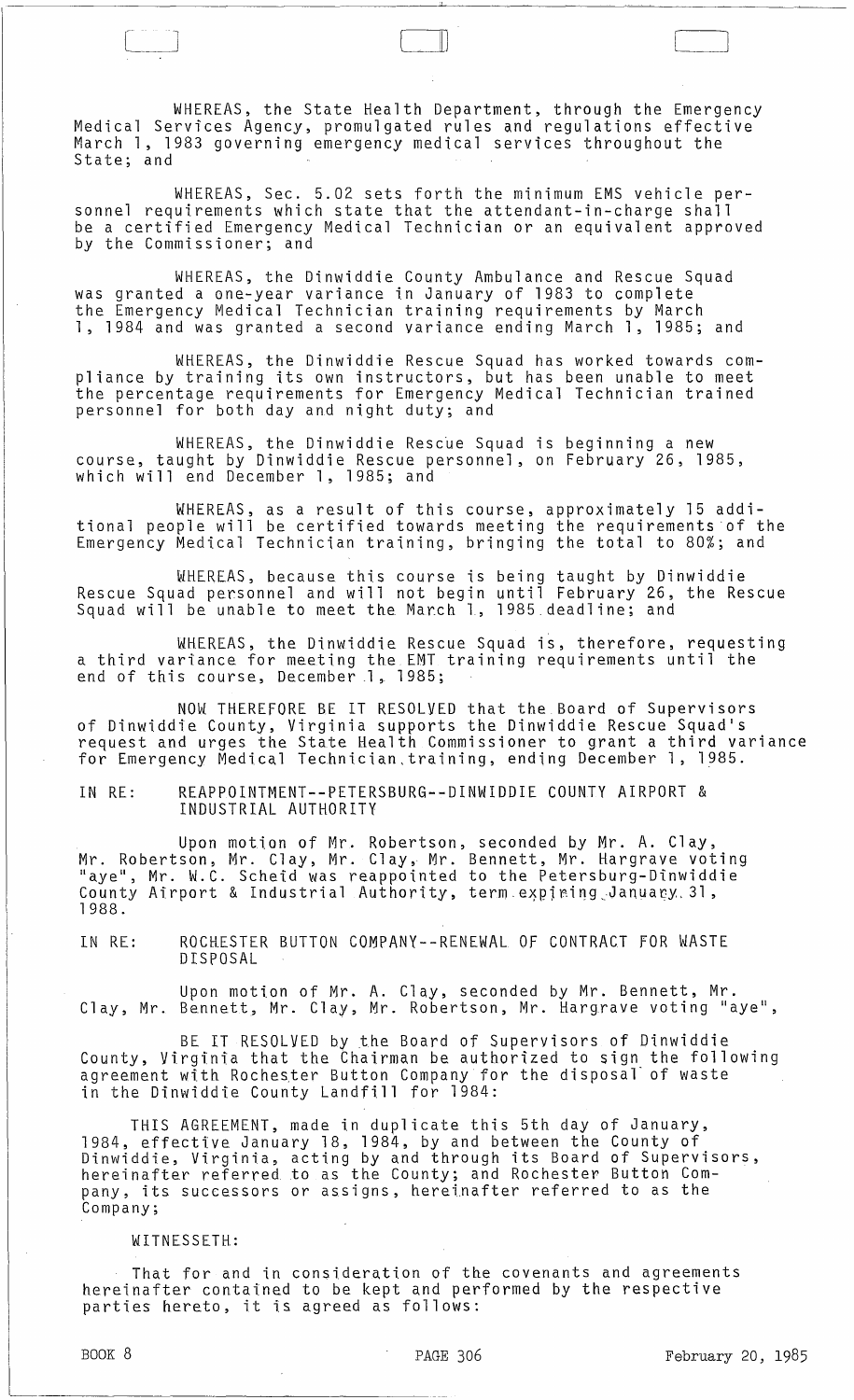1. The County agrees to allow the Company the right to dispose of non-hazardous wastes resulting from the manufacture of buttons at its plant in McKenney, Virginia, in the County Landfill. In addition to its ordinary meaning, "hazardous wastes" shall include any substance so labelled by the Virginia State Board of Health in their rules and regulations.

2. The location within the landfill, manner of disposal and schedule of disposal shall be at the discretion of the County's<br>Director of Sanitation.

3. The Company agrees to cause randomly selected samples of said substance to be submitted to an independent laboratory for analysis and provide the results of such analysis to the County and State Health Departments every four (4) weeks of operation. The County reserves the right to make this provision less restrictive if circumstances warrant.

4. For services provided the Company by the County, the Company agrees to pay the County a fee of \$50.00 in advance. No portion of this fee shall be refunded if this Agreement is terminated through no fault of the County.

5. The term of this Agreement is one year, beginning on the 18th day of January, 1984 and ending on the 18th day of January, 1985. <sup>21</sup> can say y foot and one my the room any of the results of the same of the same of the same of the same of the same of the same of the same of the same of the same of the same of the same of the same of the s

6. If either party violates any of the terms of this Agreement, the Agreement may be terminated immediately.

7. Company agrees to keep, save and hold County harmless from any and all actions, liabilities, damages, judgments, costs and expense that may be brought or in any wise accrue against County in consequence of this Agreement or for any act, negligence or ommission of Company, its agents, subcontractors, employees or workmen, in the performance of this Agreement. Specifically, but not in way of limitation, if at any time it is determined that any substance disposed of by Company is hazardous, Company agrees to remove from County's Landfill and hold County harmless for any liability associated therewith.

8. This writing constitutes the entire agreement between the parties and any changes of any kind whatsoever to the terms of this Agreement shall be in writing approved by the County and Company. This Agreement is to be interpreted and enforced according to laws of the Commonwealth of Virginia.

WITNESS the following signatures and seals:

DINWIDDIE COUNTY BOARD OF SUPERVISORS

By: Chairman

ATTEST:<br>william C. Knott County Administrator

By:

ROCHESTER BUTTON COMPANY

ATTEST: \_\_\_\_\_\_\_\_\_\_\_\_\_\_\_\_\_\_\_\_\_\_; and

BE IT FURTHER RESOLVED by the Board of Supervisors of Dinwiddie County, Virginia that the Chairman be authorized to sign this same agreement for 1985. .

IN RE: OAKHILL SUBDIVISION--APPROVAL Of RIGHT-Of-WAY EASEMENT FOR INSTALLATION Of PUBLIC WATER & SEWER LINES

Upon motion of Mr. Robertson, seconded by Mr. H. Clay, Mr. Robertson, Mr. Clay, Mr. Clay, Mr. Bennett Mr, Hargrave voting "aye", the Chairman was authorized to sign a right-of-way easement for the Dinwiddie County Water Authority to install water and sewer lines in Oakhill Subdivision-Bell Street & Hazel Avenue.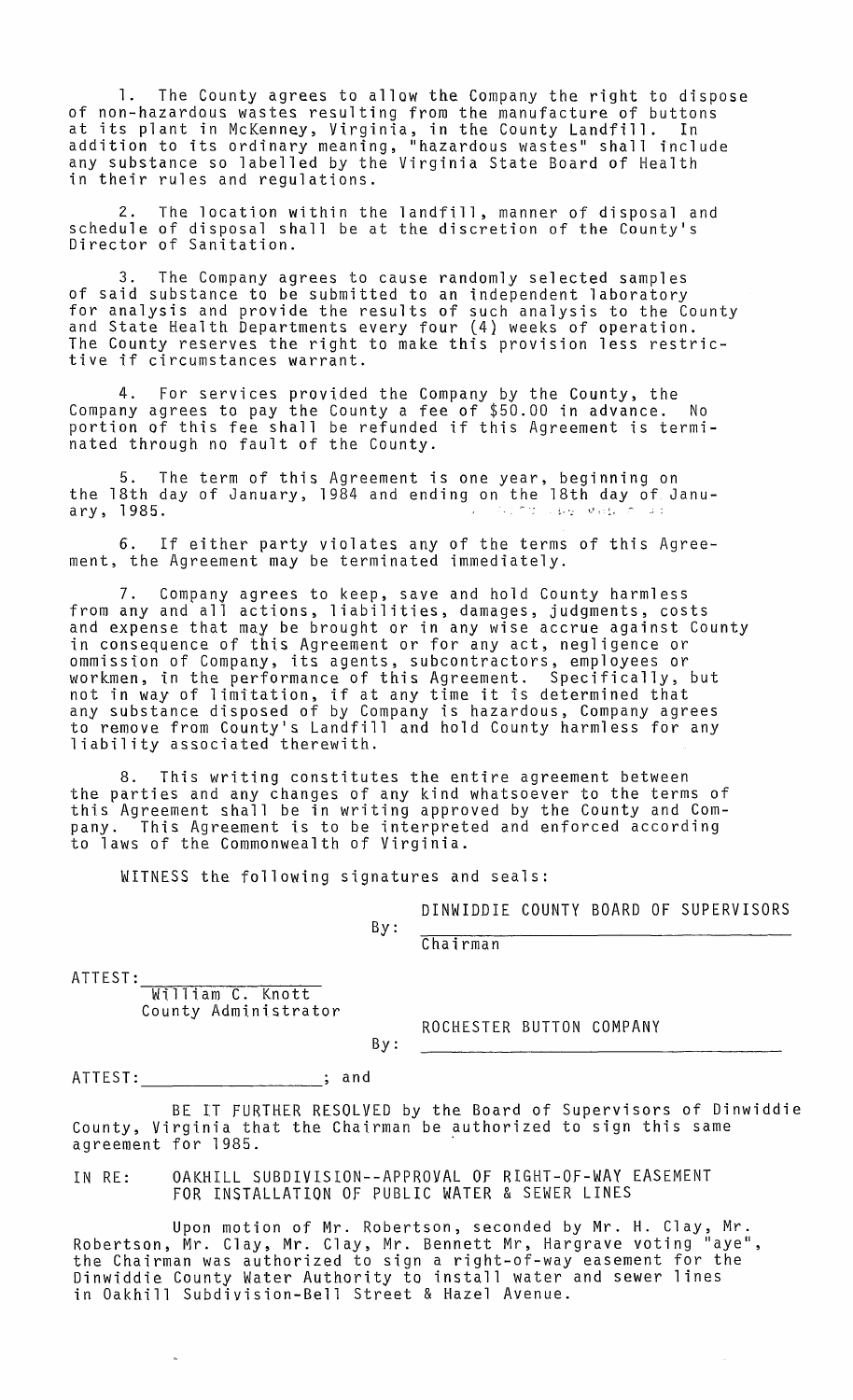## IN RE: MEETING WITH PLANNING COMMISSION

The Chairman indicated he received a letter from the Chairman of the Planning Commission stating they would like to meet with the Board to discuss several items, and had suggested March 6, 1985. The Chairman indicated he would be out of town that week and the Board members agreed they should set a date when all members would be present.

 $\sqcup$ 

The County Administrator stated the Board also needs to meet to review the personnel system. It was suggested that the Board meet with the personnel consultant on March 14 at 4:00 P.M. and with the Planning Commission for dinner at 6:30 P.M. or 7:00 P.M. The details were left to be worked out by the County Administrator and the Director of Planning.

IN RE: COMMISSIONER OF REVENUE--SLEAC SUGGESTED VALUES FOR LAND USE -- 1981-1985

Mr. W.E. Bolte, Commissioner of Revenue, presented a report on the SLEAC suggested values for Land Use for the years 1981-1985 for the Board's information.

IN RE: EXECUTIVE SESSION

Upon motion of Mr. H. Clay, seconded by Mr. A. Clay, Mr. Clay, Mr. Clay, Mr. Bennett, Mr. Robertson, Mr. Hargrave voting "aye", pursuant to Sec. 2.1-344 (1) and (61 of the Virginia Freedom of Information Act, the Board moved into Executive Session at 10:25 P.M. to discuss personnel and legal matters. The meeting reconvened into Open Session at 11:15 P.M.

IN RE: SHERIFF1S TELEPHONE SYSTEM--UPGRADING *OF* EQUIPMENT

As presented earlier in the meeting, the Board received information from the Sheriff on upgrading the telephone equipment<br>in his office.

The new system, called the Merlin System provided by AT&T,<br>would result in an increase in the monthly lease of approximately \$71.00. The County Administrator suggested continuing on a lease basis because of the County1s plans to install an E911 system in the very near future.

Because the increase in the monthly lease is small and the change in equipment is closely related to the Sheriff's request for a change in the telephone number, the Board felt it to be in the best interest of the County to proceed with the approval of upgrading the telephone equipment at this time as outlined in the proposal presented.

Upon motion of Mr~ H. Clay, seconded by Mr. Robertson, Mr. Clay, Mr. Robertson, Mr. Clay, Mr. Bennett, Mr. Hargrave voting "aye", the Sheriff was authorized to upgrade the telephone equipment in his office with the proposal. submitted. by AT&T on a monthly lease basis for \$174.00 per month.

IN RE: AUTHORIZATION TO DRAFT & ADVERTISE ORDINANCE TO RESCIND THE LIMITATION OF TERMS ORDINANCE

Upon motion of Mr. A. Clay, seconded by Mr. H. Clay, Mr. Clay, Mr. Clay, Mr. Bennett, Mr. Robertson, Mr. Hargrave voting "aye", the County Administrator was instructed to have the County Attorney draft and to properly advertise for public hearing an ordinance to rescind the limitation of terms ordinance adopted September 17, 1980.

IN RE: INFORMATION

~-----~----------------------------------------------

The following information was provided to the Board at this meeting: